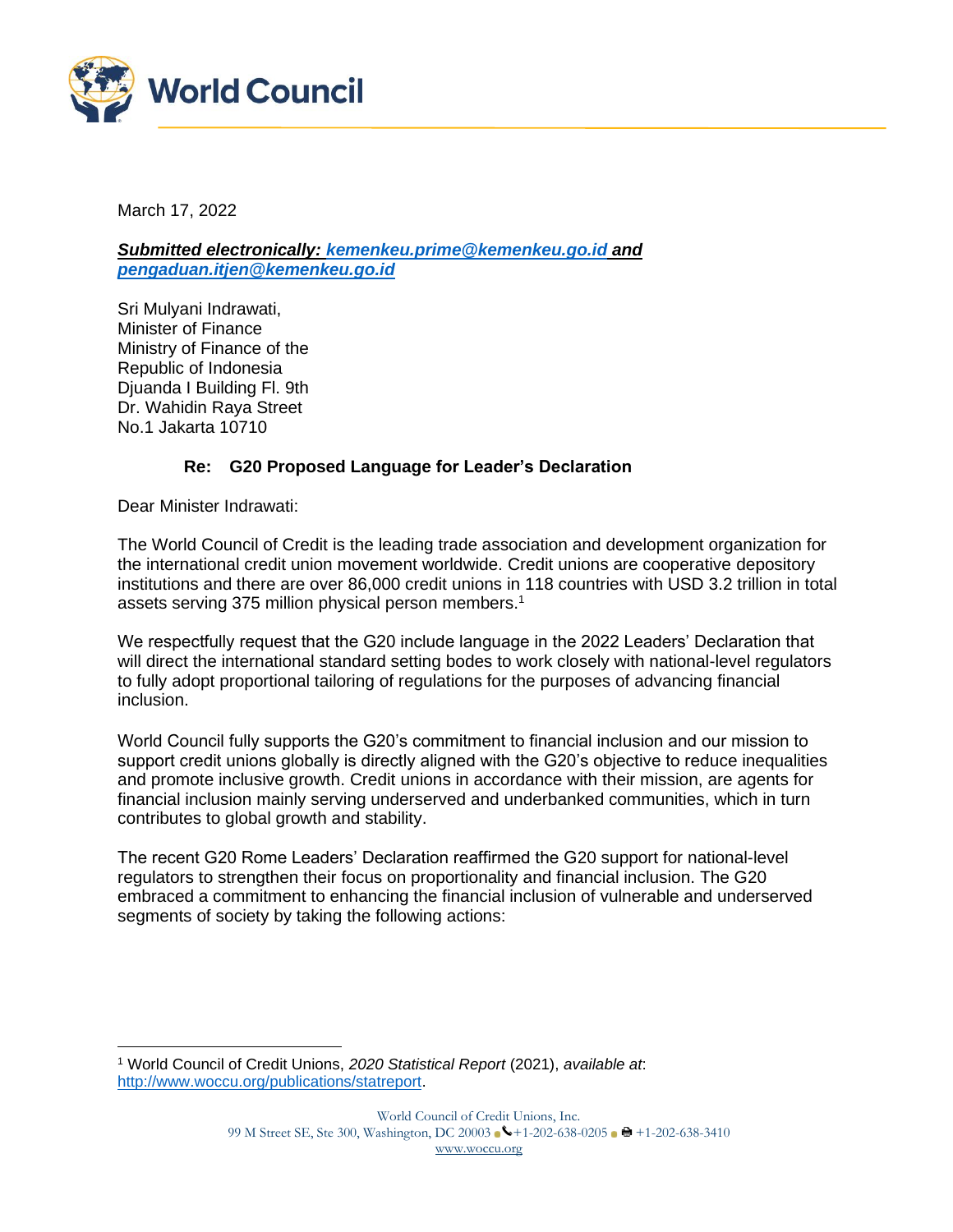

- a. Reiteration of its support for the G20 2020 Financial Inclusion Action Plan<sup>2</sup>, which includes a provision that allows for an enabling and proportionate legal and regulatory framework for digital financial inclusion that takes relevant G20 and international standard setting body standards and guidance into account; and
- b. Endorsement of the G20 Menu of Policy<sup>3</sup> options focused on digital financial literacy and financial consumer protection, as well as the risk-based approach of the Financial Action Task Force, which aims to promote financial inclusion and ensure legitimate cross-border payments.

More recently the Financial Action Task Force (FATF) published its *High-Level Synopsis of the Stocktake of the Unintended Consequences of the FATF Standards<sup>4</sup>* . In that report FATF made the following findings:

- a. That "[i]n general, the misapplication of the FATF Standards, and in particular the failure to use the proportionality that is central to the risk-based approach, can lead to or compound financial exclusion."
- b. FATF standards and communications do not adequately encourage authorities to understand the impact of financial exclusion on ML/TF risks.
- c. FATF also noted the problem of how de-risking can affect credit unions when offering access to affordable and necessary financial services.

This G20's willingness to embrace financial inclusion, coupled with the challenges faced by national level-regulators in achieving financial inclusion vis-à-vis proportionality, is precisely why the collective international credit union movement is urging the G20 to take action. Proportionality, if applied appropriately, can significantly advance the G20's goals of promoting financial inclusion by fostering responsible finance through increased access to responsible and affordable financial services.

Proper implementation of proportionality in regulations for smaller cooperative depository institutions such as credit unions can greatly reduce inequalities and promote inclusive growth. More importantly, proportionality, if applied appropriately, can significantly advance the G20's goals of promoting financial inclusion by fostering responsible finance through increased

[https://www.gpfi.org/sites/gpfi/files/sites/default/files/G20%202020%20Financial%20Inclusion%20Action](https://www.gpfi.org/sites/gpfi/files/sites/default/files/G20%202020%20Financial%20Inclusion%20Action%20Plan.pdf) [%20Plan.pdf.](https://www.gpfi.org/sites/gpfi/files/sites/default/files/G20%202020%20Financial%20Inclusion%20Action%20Plan.pdf)

<sup>2</sup> Global Partnership for Financial Inclusion, *G20 2020 Financial Inclusion Action Plan,* (October 2020) *available at*

<sup>3</sup> Global Partnership for Financial Inclusion, *Menu of Policy Options for Digital Financial Literacy and Financial Consumer and MSME Protection* (2021), *available at* 

[https://www.gpfi.org/sites/gpfi/files/1\\_G20%20Menu%20of%20Policy%20Options.pdf.](https://www.gpfi.org/sites/gpfi/files/1_G20%20Menu%20of%20Policy%20Options.pdf)

<sup>4</sup> Financial Action Task Force, *High-Level Synopsis of the Stocktake of the Unintended Consequences of the FATF Standards* (October 2021) *available at* [https://www.fatf](https://www.fatf-gafi.org/media/fatf/documents/Unintended-Consequences.pdf)[gafi.org/media/fatf/documents/Unintended-Consequences.pdf.](https://www.fatf-gafi.org/media/fatf/documents/Unintended-Consequences.pdf)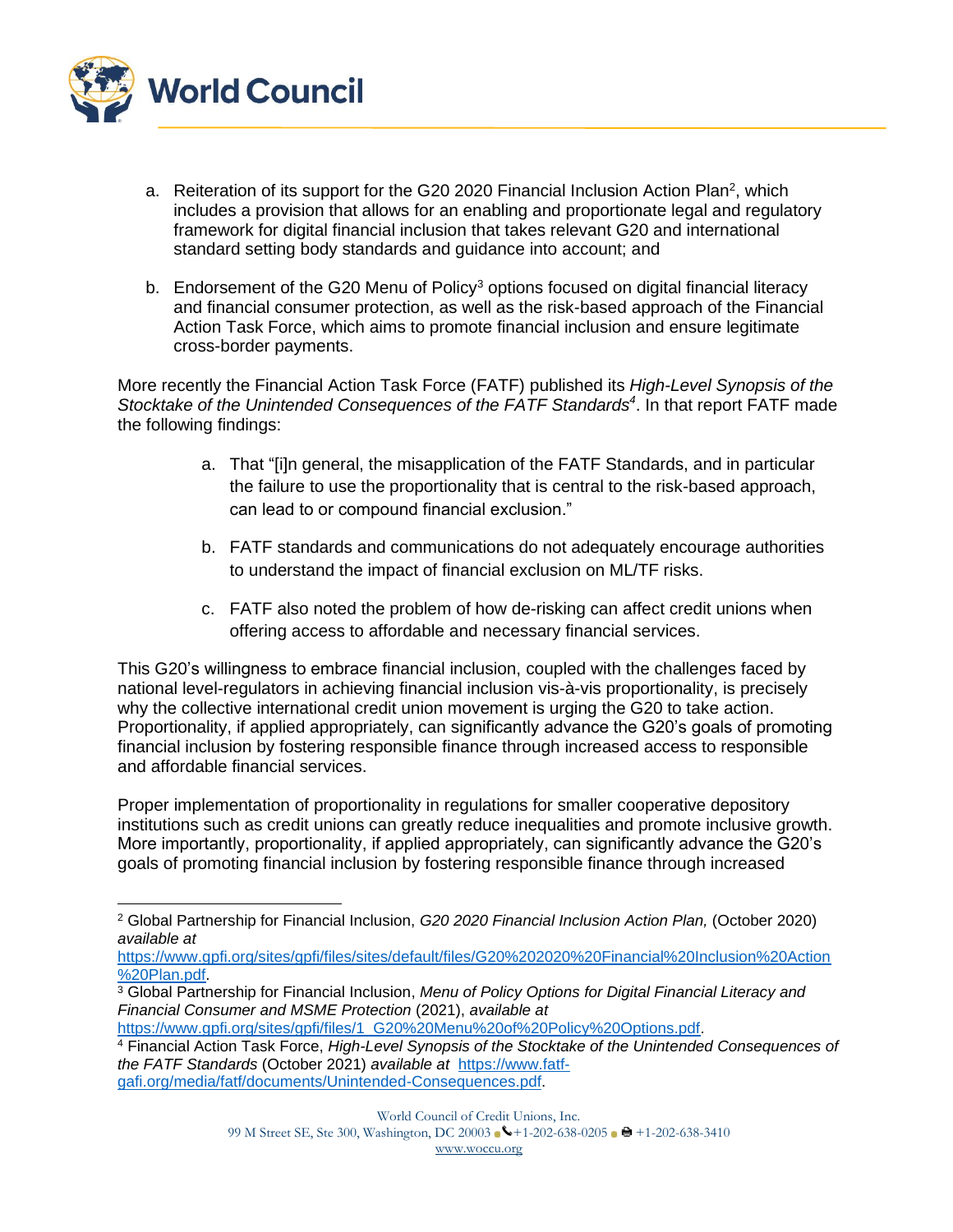

access to responsible and affordable financial services.

While international standard-setting bodies have embraced proportionality, more effort and discussion need to occur regarding how day-to-day supervision at the national level should be tailored to reflect the systemic importance, complexity, and risk profile of regulated entities. National-level regulators are often reticent to tailor international norms and standards for fear that a deviation may subject them to criticism from other nations or fear of an unintended consequence as a result of right-sizing regulations. This is evident in that proportionality strategies used to tailor regulatory requirements vary markedly across jurisdictions, including the scope, exemptions and modifications, or is some instances replacement of rules (i.e. Basel). The lack of international guidance or consistency in the application of proportionality is in part a contributor to this disparate treatment.

To remedy this situation and to assist in advancing financial inclusion, it is imperative for national-level regulators to work in connection with the international standard setting bodies to fully adopt proportional tailoring of regulations. Therefore, we respectfully request that the following language be included in the Leader's Declaration:

*The G20 is committed to continuing its efforts to reduce inequalities and promote inclusive growth. Financial inclusion reduces inequality, which in turn supports inclusive and sustainable growth by allowing the vulnerable to remain healthy, stay out of poverty,*  pay for education and accumulate human capital. The proportionate application of *International Standards for financial regulation is a critical factor in enabling innovative financial inclusion. Financial inclusion provides for more stable markets by bringing more depositors and deposit accounts into the financial system. To this end we direct the Financial Stability Board (FSB) and standard setting bodies to coordinate efforts to*  further develop the ecosystem such that the requisite capacity to implement *proportionality in practice is enhanced. We direct the FSB and standard setting bodies to report progress on the implementation of proportionality for financial regulation annually to the G20.* 

Credit Unions are smaller, less complex financial entities, and therefore need more proportional application of rules and regulations in order to retain the capital and resources necessary to support their members. Credit Union's provide critical services including agricultural loans, which aids in environmental sustainability, as well as credit extension to SME's, and financial services to marginalized groups including women, other minorities, and indigent persons or members of modest means. These groups are often underserved by larger, traditional banks. Proportionality has been exceedingly important to the success of credit unions.

The link between proportionality and financial inclusion has been well studied and documented as it allows the expansion of a financial institutions' ability to serve people outside the financial system. Proportionality allows national-level regulators to tailor those rules that are often designed for large, internationally active banks in such a manner that will allow a local, community based financial institution to operate. This in turn allows institutions such as credit unions to serve those underserved markets.